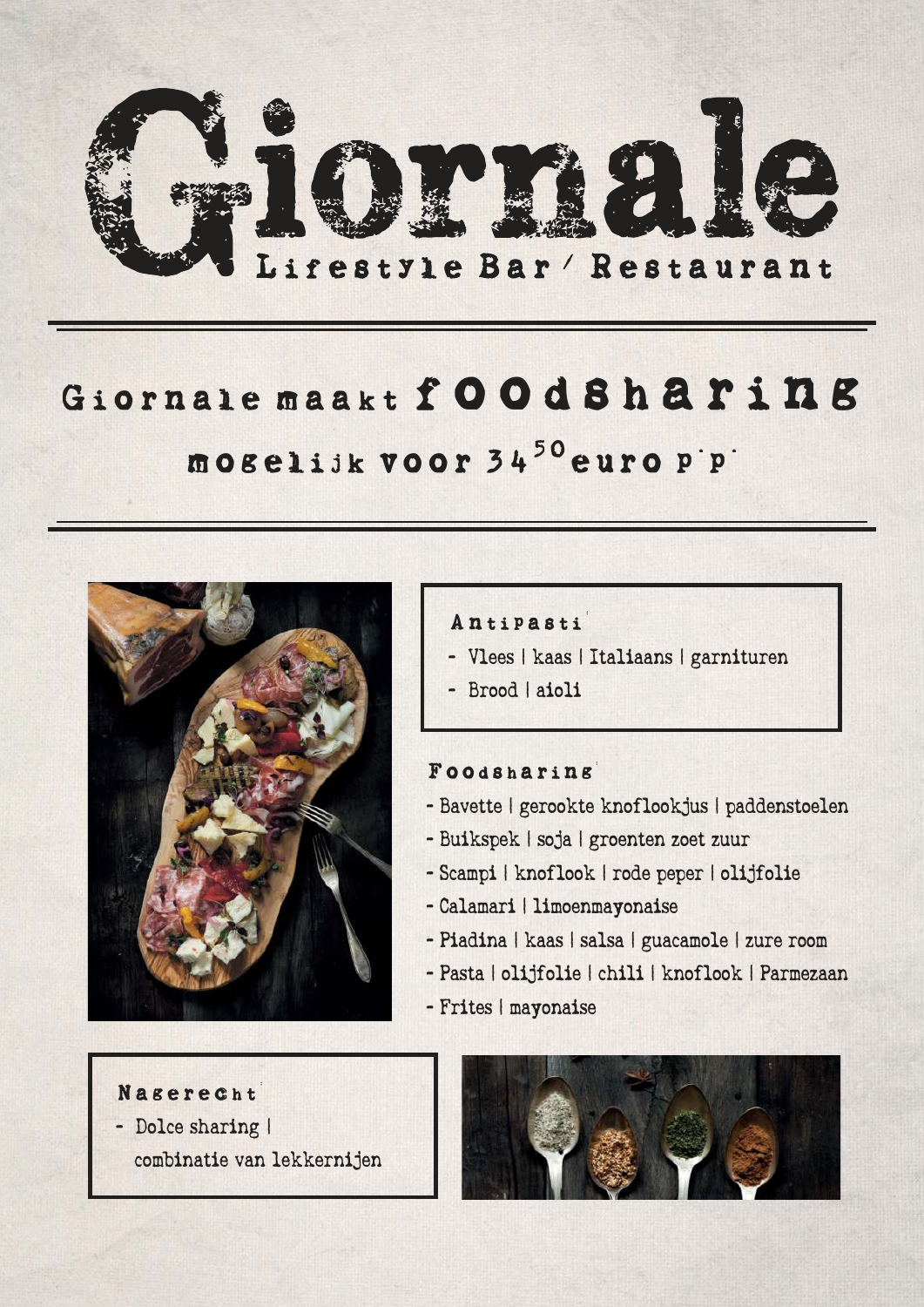

# *Giornalefoodsharing*

### *group menu for 3450euro p.p.*



*Dessert:* - Dolce sharing | combination of desserts

### *Antipasti:*

- Meat | cheese | Mediterranean | garnishes
- Bread | aioli

#### *Foodsharing:*

- Beef bavette | smoked garlic gravy | mushrooms
- Pork belly | soy sauce | sweet and sour vegetables
- Scampi | garlic | red peppers | olive oil
- Calamari | lime mayonnaise
- Piadina | cheese | salsa | guacamole | sour cream
- Pasta | olive oil | chili | garlic | Parmesan cheese
- Fries | mayonnaise

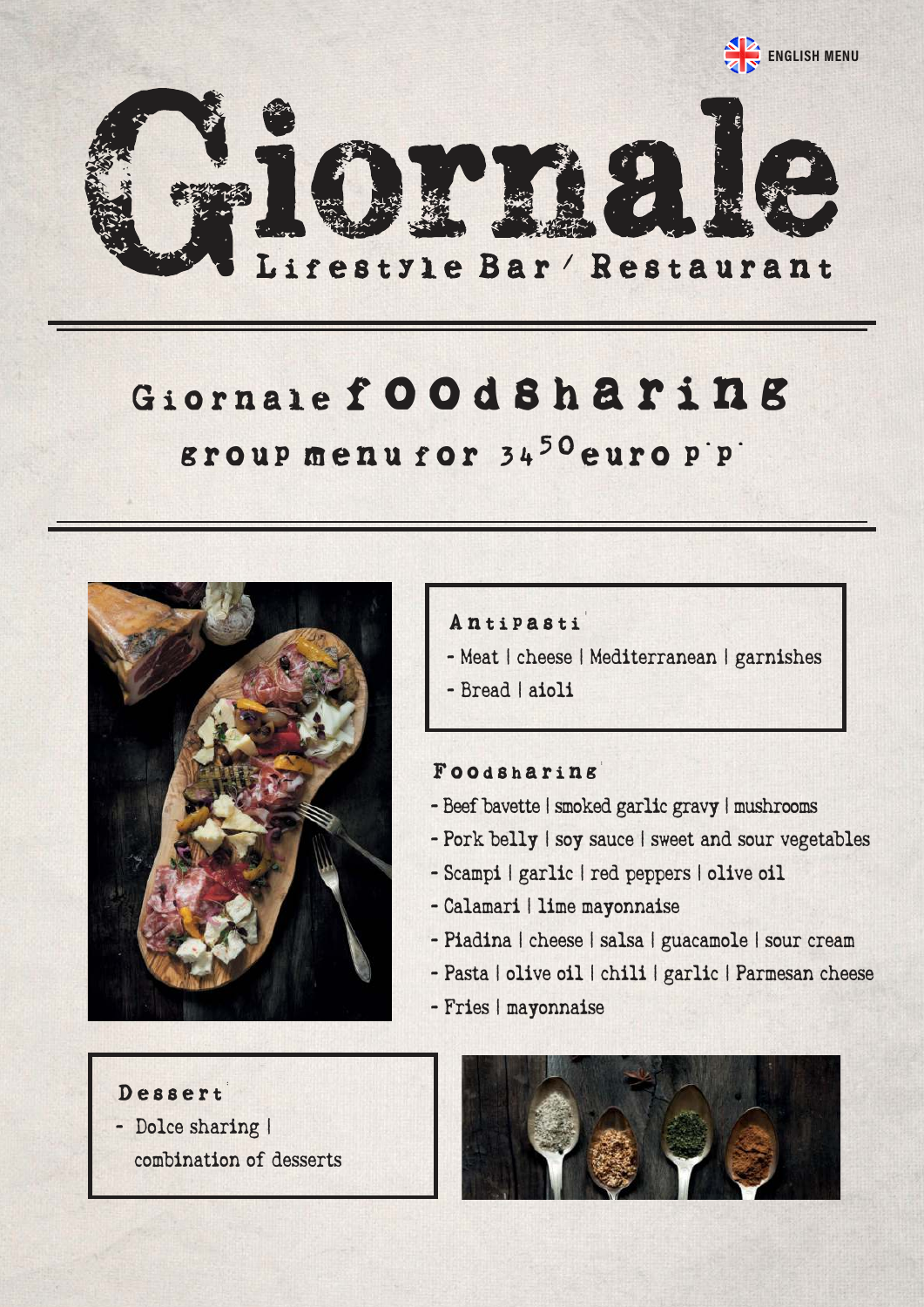

# *Giornale maakt foodsharing mogelijk voor 3850euro p.p.*



## *Foodsharing 1ste ronde*

- Calamari | limoenmayonaise
- Burrata | gepofte tomaat | aceto balsamico | pijnboompit
- Piadina | kaas | salsa | guacamole | zure room |
- Tataki ossenhaas | beukenzwammetjes | soja mayonaise

## *Foodsharing 2de ronde*

- Bavette | gerookte knoflookjus | paddenstoelen
- Tonijn | gegrild | soja mayonaise
- Buikspek | soja | groenten zoet zuur
- Scampi | knoflook | rode peper | olijfolie
- Pasta | olijfolie | chili | knoflook | Parmezaan
- Frites | mayonaise
- *Antipasti:*
- Vlees | kaas | Italiaans | garnituren
- Brood | aioli



*Nagerecht:* - Dolce sharing | combinatie van lekkernijen